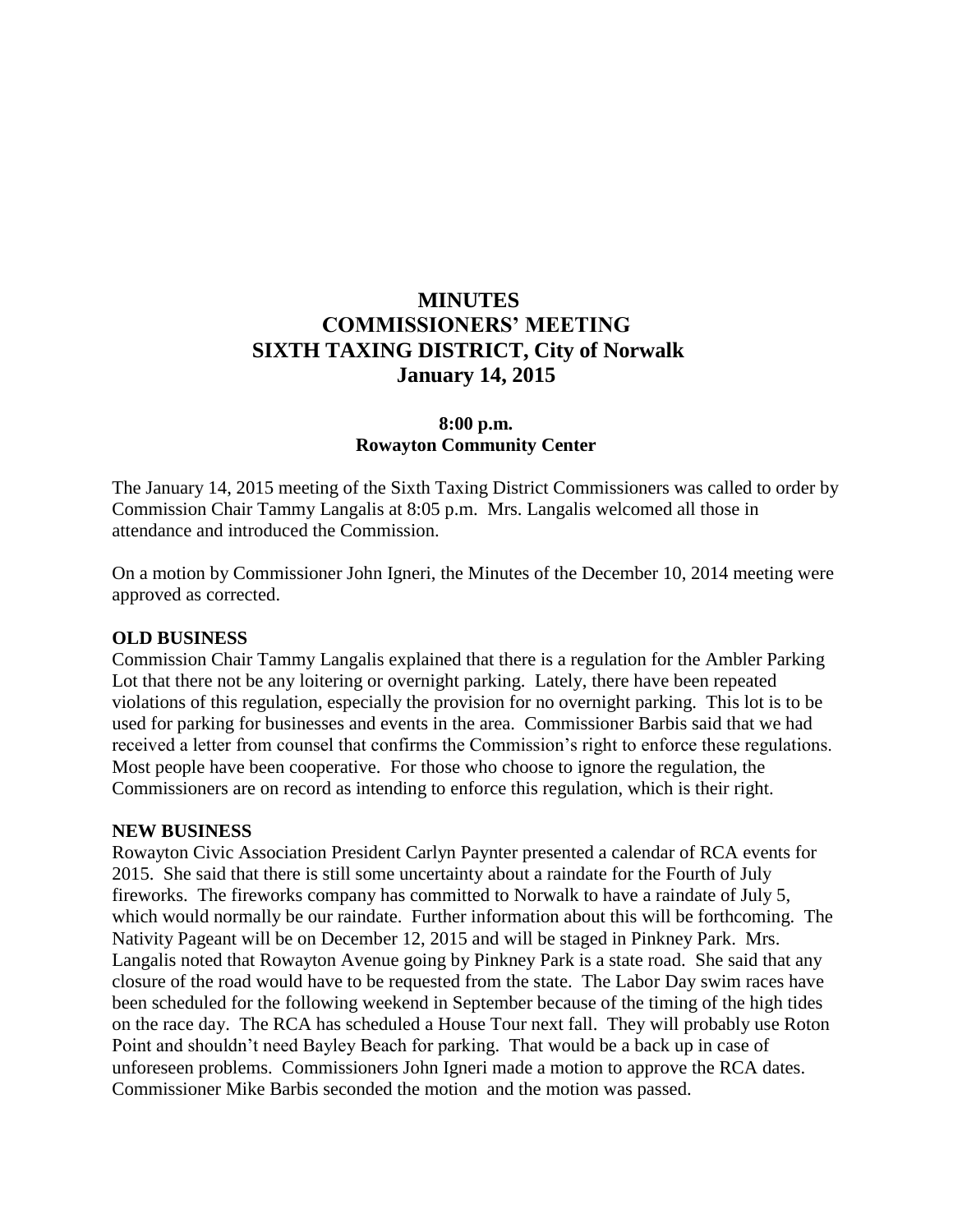# **MINUTES – January 14, 2015 Page Two**

Sarah Johnson, the new President of the Rowayton Tennis Association, passed out photo and grant request packets illustrating the need for some tree work at the tennis courts at Bayley Beach. She asked the Commissioners if there was any way for the district to do this work before the start of the tennis season. Property Manager Ed Carlson will consult with them and would get some estimates. The Commissioners asked the District Treasurer if there might be any funds left over in the Fiscal Year's budget to pay for this work. They said that they would look at the budget and get back to Sarah as to whether or not this could be done in this Fiscal Year.

# **REPORTS**

**Commissioner Mike Barbis** mentioned that there is a hearing scheduled for tomorrow evening at 6 p.m. at City Hall with the DEEP which will address the issue of a proposed deep water dock to be built off Bell Island. He also said that the Planning and Zoning Commission will hold a meeting next Wednesday at City Hall to consider a proposal that would result in the early notification of neighbors about any permit that might be issued in their neighborhood.

Mr. Barbis said we would apply for another state preservation grant for the Community Center which would help offset the expenditures for the changes of Phase 3 of renovation of the Rowayton Community Center. The Long Term Planning Committee for the Community Center wishes to finish the inside of the building. They would remediate all the environmental issues and clean up the courtyard. They anticipate a design competition for the courtyard which would begin later this winter or early spring. They've got a plan of how to finance this work. So, they will proceed with the engineering and design work over the course of this month. The LTPCCC is expanding with more representation of the various groups that use the Community Center. They're going to have a meeting with groups who use the kitchen in order to get their input regarding planned changes.

There will be further investigation of the leak in the library. They wish to determine the source of the leak once and for all which would facilitate the repair to eliminate it.

The offices of the Sixth Taxing District are now completely moved into the offices across the courtyard and over the library. We have a new phone system with the number of 203-854-6666. The web site needs a bit more tweaking.

Mr. Barbis noted that all the kayaks are gone from Bayley Beach. He also noted the receipt of a Happy New Year card from the Rowayton Arts Center and thank you notes from Mr. Carlson and Mrs. Woodworth.

**Commission Chair Tammy Langalis** said that the construction associated with the lowering of Rowayton Avenue near the RR Station is now complete. The construction trailer should be out before the end of the month. That will mean four more parking spaces. She said that the parking lot has sometimes been full during the last few weeks. People are parking in the center of the Westbound side. She reiterated the information that is always prominently displayed on RR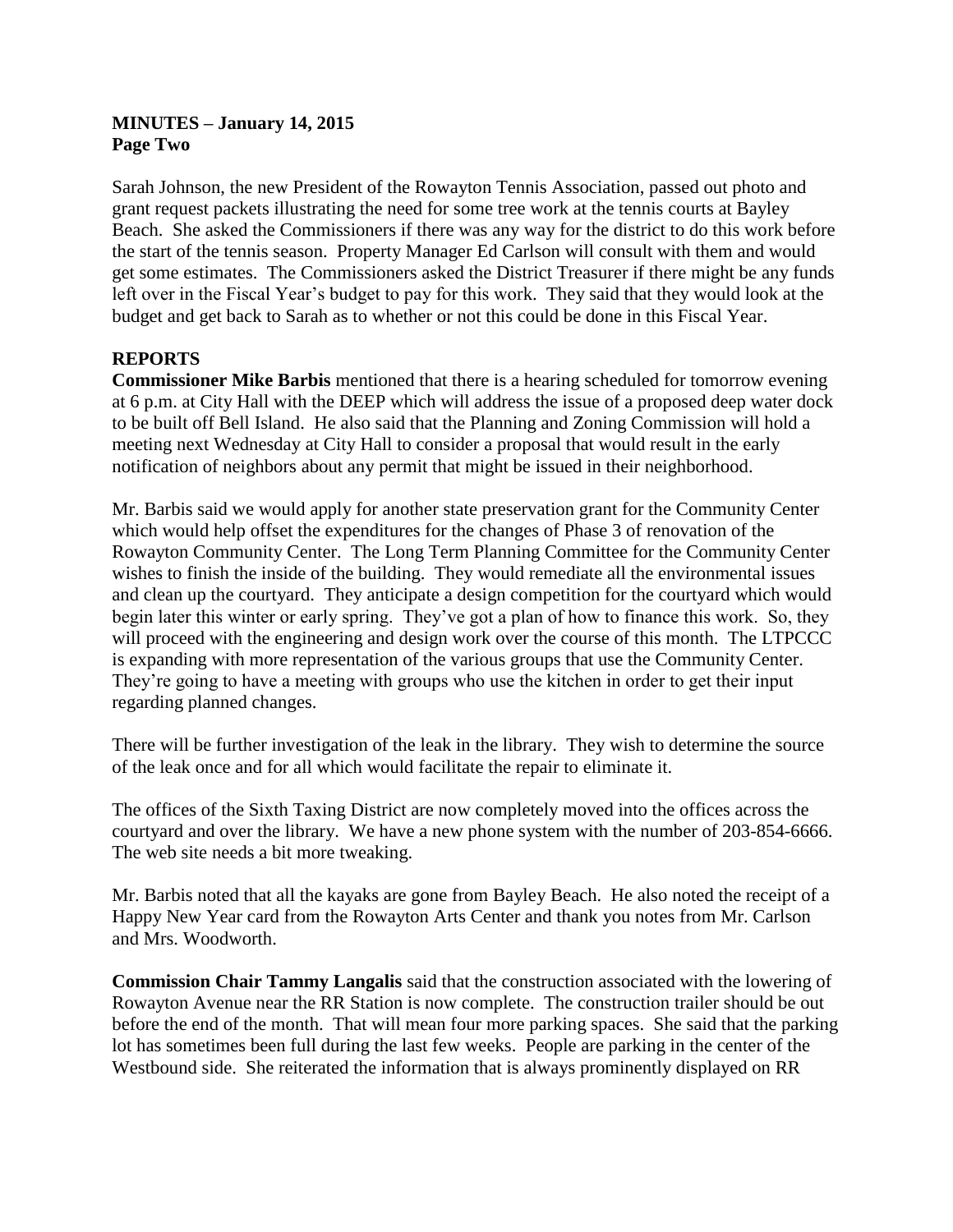## **MINUTES – January 14, 2015 Page Three**

Permit Renewal Day that a permit does not guarantee a place to park. It is a rare occurrence that the parking lot is full, but it does happen occasionally.

District Treasurer John Verel said that the clearance measurement sign has not been updated on the bridge at the train station. He also mentioned that the light at the bottom of the stairs on the westbound side is poor. Mrs. Langalis said that she would look into that, thinking that the lighting may be the responsibility of MetroNorth. She also mentioned that the person doing the snow plowing at the station will also be clearing the sidewalk. She wanted to reiterate the information that shoveling of sidewalks is the responsibility of homeowners who have the sidewalks in front of their residence. If a homeowner lives on a corner, it is also their responsibility to shovel the corners of the sidewalk.

Mr. Verel also reported that the wall at the north end of Belmont Street is too high and drivers might have a hard time seeing oncoming traffic. Mrs. Langalis agrees that it could be a hazard. She wants to encourage the police to enforce the speed limit, especially in that area.

**Commissioner John Igneri** said that they're going to stripe the side of the road and hoped that would slow people down. Mrs. Langalis also said that one of the speed bumps is already starting to show wear and that people seem to be going too fast.

Commissioner Mike Barbis also said that the LTPCCC is working on plans for the driveway exit from the Community Center property. The work will go out to bid in the next couple of weeks. This is all dependent on when the asphalt plants open. They are hoping to do the work in March. This wouldn't be an issue for the Gardeners' Plant Sale at the Potting Shed and its environs on May 2.

**District Treasurer John Verel** said that we're just halfway through the Fiscal Year and that we're about 50% of budget on both revenues and expenses. A Budget Meeting is scheduled for January 21 at 7:30 p.m. in the Conference Room of the new district offices. There will be another meeting on January 28 at a time yet to be determined. The Annual Meeting of the  $6<sup>th</sup>$ Taxing District and the Annual Budget Meeting of the 6<sup>th</sup> Taxing District will be held in the Community Center Moose Room at 7:30 p.m. on March 4, 2015. There will probably be the regular March meeting of the  $6<sup>th</sup>$  Taxing District following these meetings.

The following motion was made by Commissioner John Igneri and seconded by Commissioner Mike Barbis: "Be it resolved that the commissioners designate John P. Verel, District Treasurer, as the District's official charged with executing certain documents required to establish and manage the District's simple IRA plan". **The motion passed.**

The following narrative report was submitted by District Treasurer John Verel: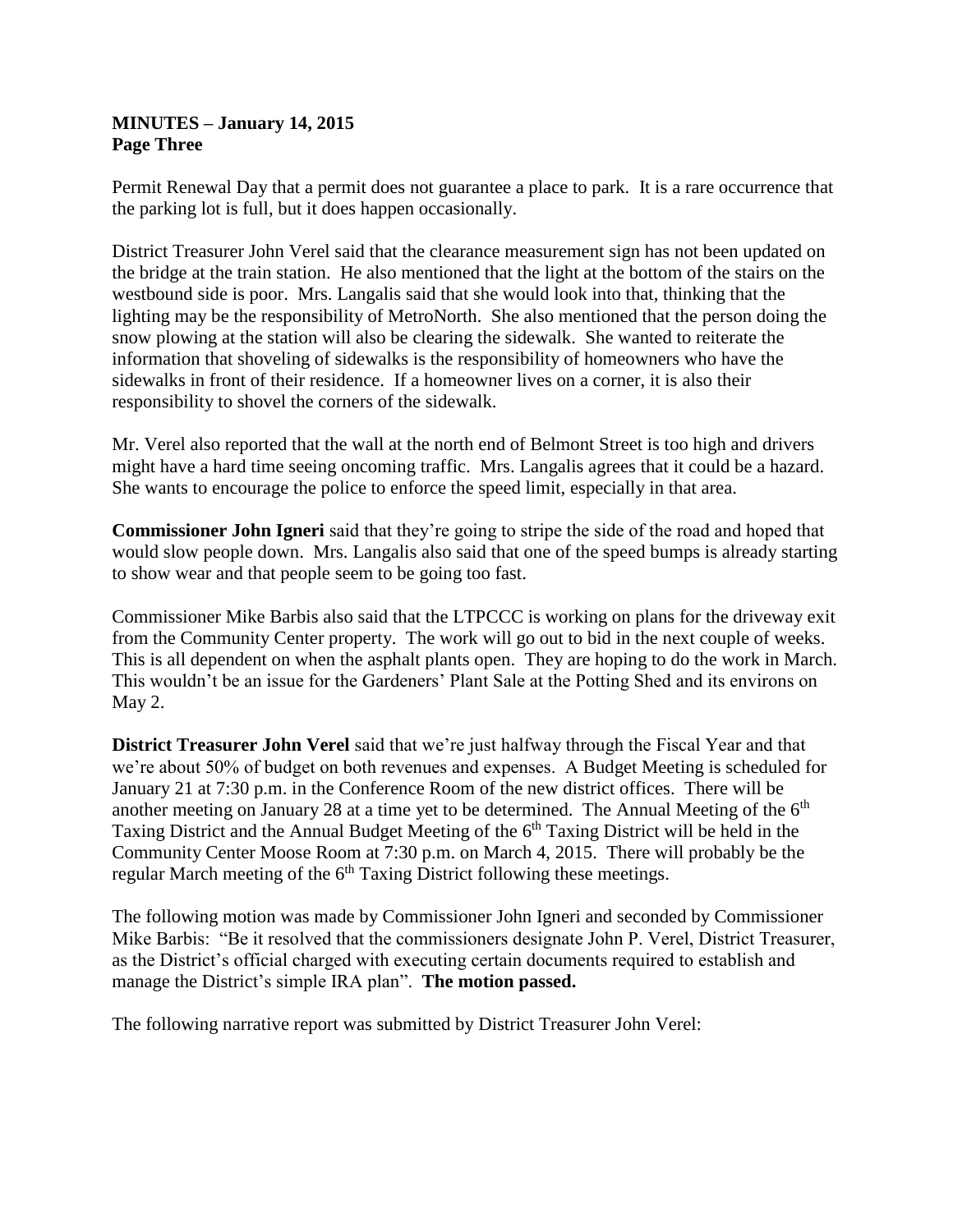## **MINUTES – January 14, 2015 Page Four**

#### **Sixth Taxing District Treasurer's Narrative Report To Commissioners' Meeting, January 14, 2015**

# **Handouts to Commissioners\*:**

- Budget v Actual report as of December 31, 2014 for FY 14-15
- Treasurer's Report of Bank Balances as of December 31, 2014
- Capital Funds Project Balances report
- Report of Bills Paid in December 2014

#### **Comments on Reports:**

### **On the District Budget v Actual Report**

Our expenses are at 53% of the budgeted expenses for, and our income is at 49% of, the budgeted income for FY 14-15. We are expecting a fairly substantial tax deposit from the City later this month or early February

#### **Events:**

- We have completed the physical move of the office to the new space and we are now working on **un**-packing all of the boxes. We do have a few items to work on in the new space like better lighting and drafty doors.
- The 2015-2016 budget work continues to progress. We are waiting on grant letters and finishing some additional calculations that were discussed last week.
- We are also reviewing the overs and unders on the 2014-2015 Operating and Capital budgets.

\*Please note, these are preliminary drafts and not final audited reports. (Statistical reports will be attached at the end of the Minutes).

| <b>Report of the District Fire Marshal</b> | December 2014 |                | <b>Ed Carlson</b> |
|--------------------------------------------|---------------|----------------|-------------------|
| <b>Type of Activity</b>                    | <u>#</u>      |                | # Man Hours       |
| <b>Blasting Permits</b>                    | ***           |                | ***               |
| <b>Blasting Site Inspections</b>           | ***           |                | ***               |
| <b>Building Inspections</b>                | 3             |                | 3                 |
| Clerical (office) work                     |               |                | 19                |
| <b>Fire Marshal Conferences</b>            | ***           |                | ***               |
| <b>Career Develoopment Training</b>        | 2             |                | 10                |
| Investigation(s)                           |               |                |                   |
| Meetings: District monthly                 |               |                |                   |
| <b>FCNHFMA</b>                             |               |                | $\overline{c}$    |
| (Other) Temp. structure inspection         |               |                |                   |
| (Other) Oil Tank removal inspection        |               |                |                   |
|                                            |               | Total Man Hrs: | 38                |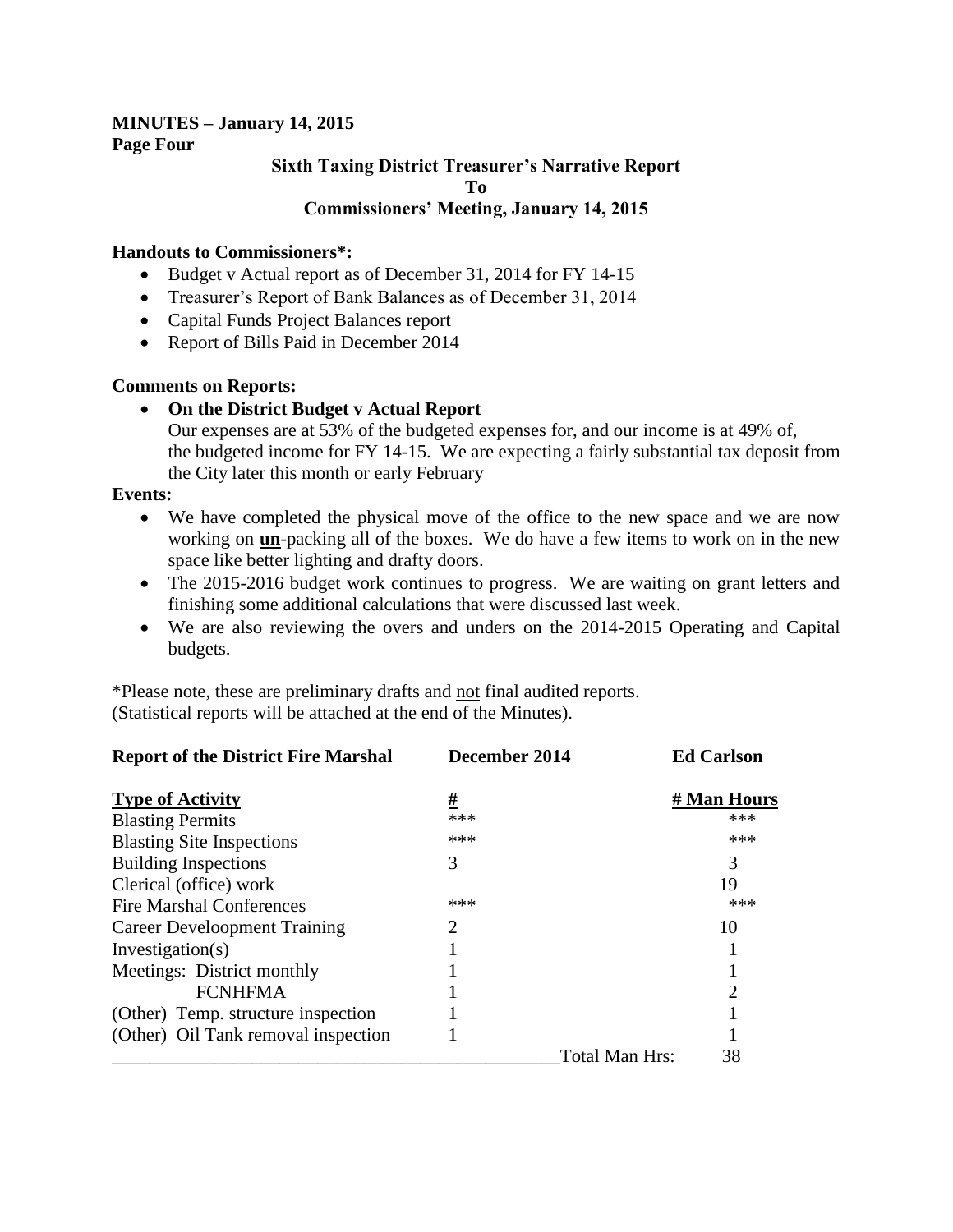**MINUTES – January 14, 2015 Page Five**

#### **Property Manager Report January 2015 Ed Carlson**

#### **Community Center:**

- **1.** The J-D Gator is up for sale if anyone knows someone interested.
- **2.** The bathroom sink faucet was replaced in the Library
- **3.** F&G starting date for sewer connection pending.

#### **Bayley Beach:**

**1.** All kayaks have been removed for the winter. The remaining one was relocated to the root cellar.

#### **Pinkney Park:**

 1. The props for the Pageant are now being stored in the barn and on the concrete pad next to the barn.

 2. The problem with overheating in the house has been solved and a new thermostat wire was installed.

#### **R. R. Parking Lot:**

1. The leaves were removed by District employees over the Christmas holiday.

(New lights have been installed in the office today. They should cost about \$2/year to operate. There is a new Rowayton sign on Rowayton Avenue and the one on Wilson was replaced).

| <b>Report of the District Clerk</b> | <b>January 14, 2015</b> | <b>Andrea Woodworth</b> |
|-------------------------------------|-------------------------|-------------------------|
|                                     |                         |                         |

1. There is a Dutch group that held a Dutch camp at Pinkney Park last summer. They would like to do that again. This year's dates are June 29 – July 24. They provided insurance but I don't tVv hink they were charged a fee. Would you give the permission for this summer? I think they're only there in the morning and then go across the street to Five Mile River Nursery School. Should a fee be charged? **(The Commissioners are generally in favor of this but will rule later after the gathering of some more information).**

2. A Westport resident, Mitch Longley, has asked about the possibility of holding a vintage photograph art show at the Community Center on a Saturday in May. Mitch grew up around here and suffered a spinal cord injury which has left him in a wheelchair. He has become an actor as well as a photographer and is especially interested in these old photos. He said he wouldn't mount any photos on the wall but would use some sort of wire system to suspend the photos. This event would not really fit into any of our categories on the fee schedule so am wondering how I should proceed. **(Melissa Yurechko explained further about this possible program saying Mitch Longley really wanted to share these photos with the public. She said that the Library would be glad to co-sponsor this event. The Commissioners approved it on this basis).**